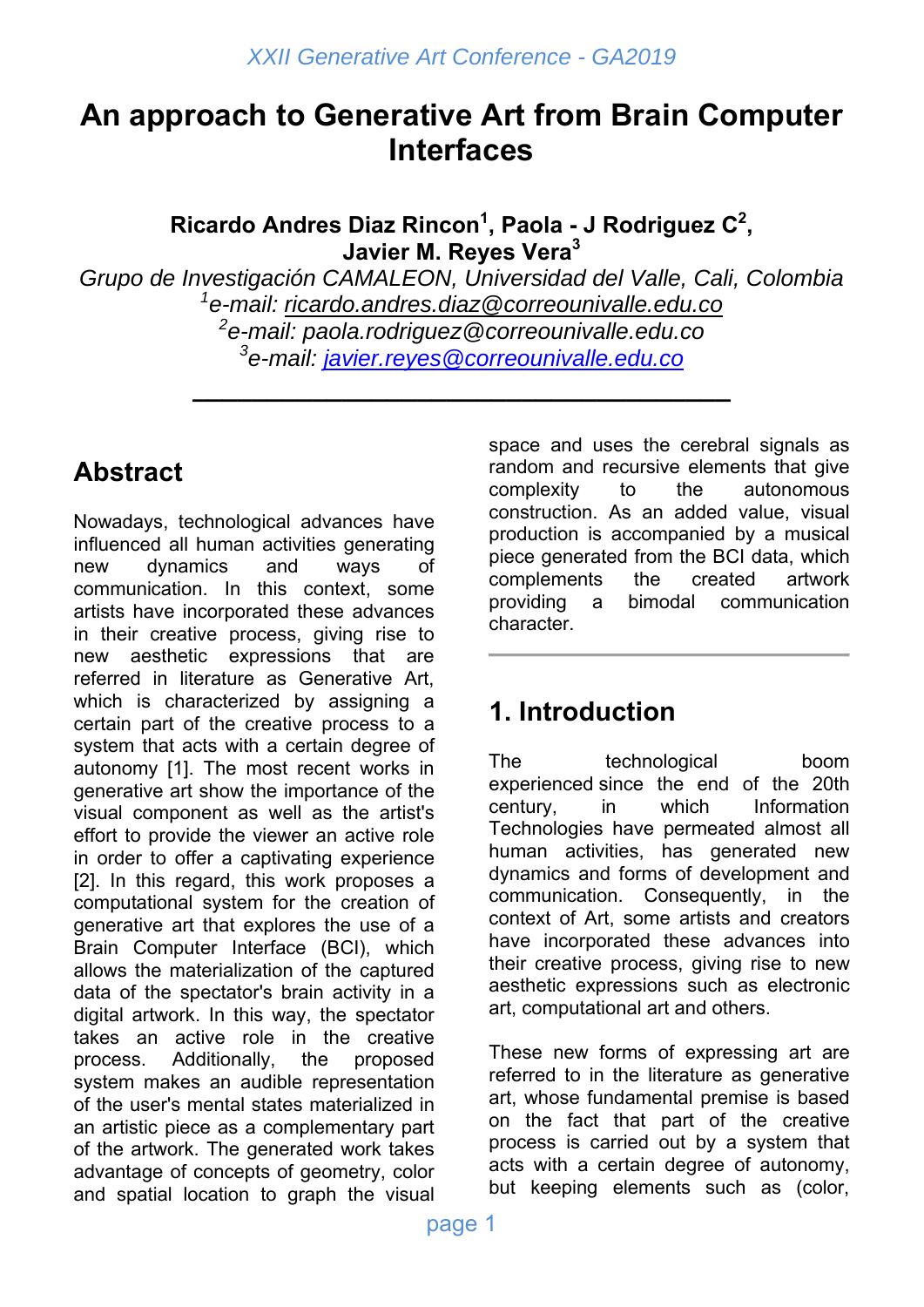form, space, texture, etc.) and principles (balance, movement, proportion, uniqueness, etc.) of art [1][3][4].

In works such as [5][6][2][8] the importance of the visual component in generative art is evident, as well as the concern that the work responds to certain interactions of the spectator. These proposals demonstrate the artist's effort to provide the viewer with an active role and a captivating experience. However, in offering the possibility of interaction with the work, it is important that the artist contemplates multiple ways of communication since, although vision is a fundamental element of perception, multimodality offers a more complete way of communication, taking advantage of other senses (such as the auditory) to create a more meaningful experience for the audience.

In this context, the fundamental premise of this proposal is to extend the capacity of interaction of the audience and more than the artwork adapts to actions executed by the spectator, it proposes to offer the spectator a participative and immersive experience in the creative process.

To achieve this purpose, a bibliographic review was carried out in search of technologies that would allow data from the spectator to be captured and used in the creative process. As a result of this effort, a new and rarely used alternative in the context of generative art was found in the Computer Brain Interfaces (BCI).

The next section presents the BCI concept, its possibilities and the selected device. In addition, some concepts related to music are presented, which were taken into account for the creation of the musical piece that accompanies the artwork that is also generated from data from brain activity.

# **2. Brain Computer Interfaces**

Brain Computer Interfaces are hardware and software communication systems whose purpose is to help the user interact with the external environment by predicting their intentions based on data related to their brain activity.

These types of systems have been fundamentally studied and used as assistance tools for people with reduced mobility because they do not involve the use of muscular channels for the user interaction [9].

A BCI device captures signals from the brain and can perform certain calculations following five consecutive stages: Signal Acquisition, Signal Pre-processing, Feature Extraction, and Signal Classification.



In this way, a BCI device allows the brain to communicate with external mechanical devices and involves important aspects such as voluntary control of electroencephalographic signals, synchronization of brain rhythms and the measurement, interpretation and classification of neuronal activity. This last aspect is the one that is taken as base on this proposal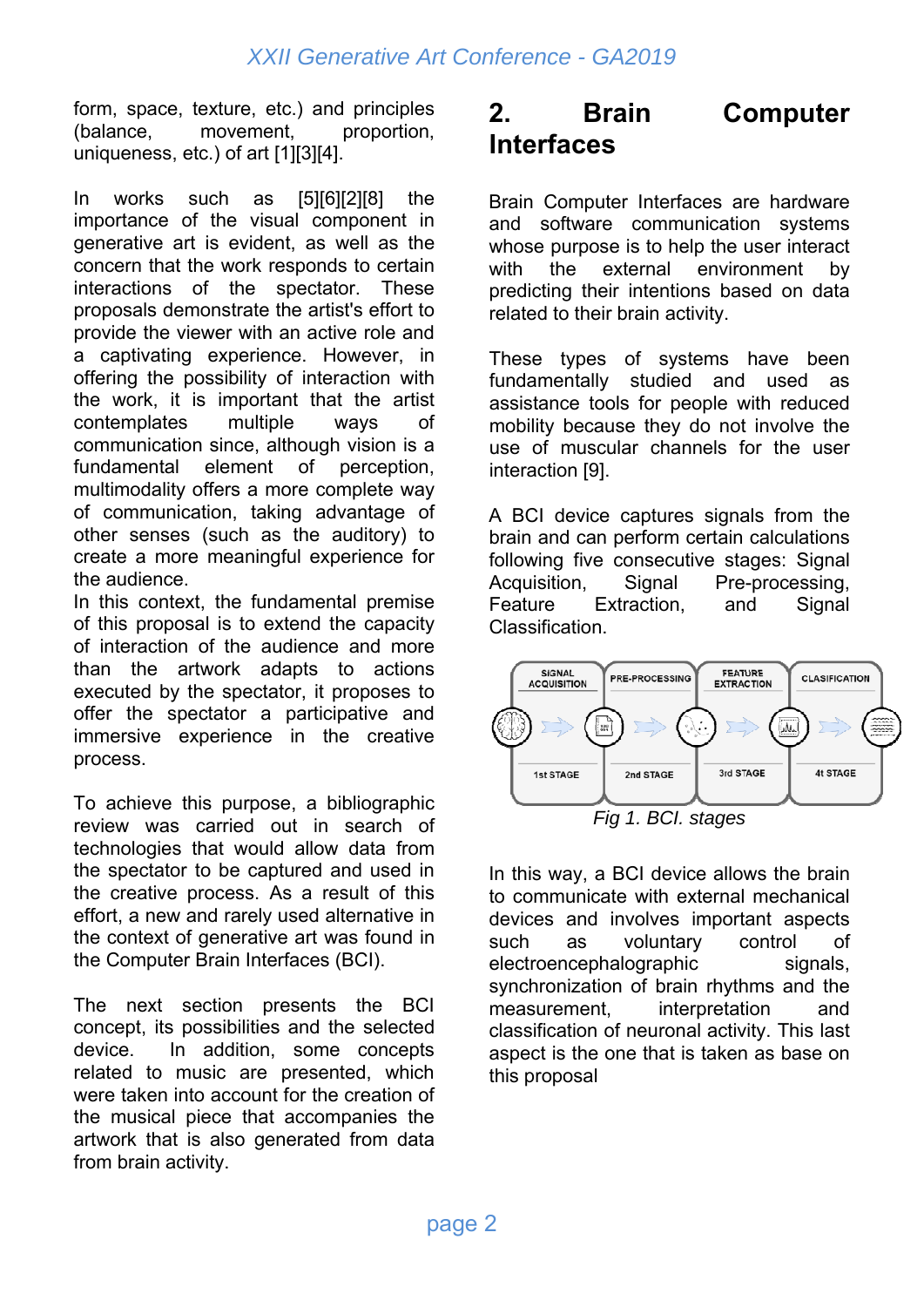## **2.1 Brainwaves, Classification and Capture Devices**

Brain waves are produced when brain cells (neurons) are activated and produce local current flows that are translated into electrical impulses and changes. Encephalography or EEG primarily measures the currents flowing during the synaptic excitations of the dendrites of many pyramidal neurons in the cerebral cortex [10].

Brain patterns form sinusoidal graphs that commonly range from 0.5 to 100 μV in amplitude, that is, almost 100 times less than ECG signals (electrocardiograms). The Fourier transform allows these raw signals to be taken and amplified to obtain a higher volume of information. Brainwaves are measured in cycles per second (Hz), the higher the number of Hz, the higher the frequency or brain activity. The first approach to brainwaves was made by the German Hans Berger in 1924 [11]. Between 1930 and 1940 the brainwaves were classified in 5 groups which are summarized in Table 1 [11]:

| <b>Waves</b>        | Ranges        | <b>Mental States</b>                                            |
|---------------------|---------------|-----------------------------------------------------------------|
| Delta $(5)$         | < 4 Hz        | Unconsciousness, deep sleep.                                    |
| Theta $(\theta)$    | $4Hz - 8Hz$   | Relaxation, intuition, creativity,<br>remembrance, Imagination. |
| Alpha $(\alpha)$    | $8Hz - 12Hz$  | Mental effort, sleepless relaxation.<br>stillness, awareness.   |
| Low Beta $(\beta)$  | 12Hz - 15Hz   | Relaxation and focus.                                           |
| Mid Beta $(\beta)$  | 16Hz - 20Hz   | Thinking, self-consciousness.                                   |
| High Beta $(\beta)$ | $21Hz - 30Hz$ | Alert, agitation, disturbance.                                  |
| Gamma (y)           | 30Hz - 100Hz  | Motor functions and high mental activity                        |

*Table 1. Brain Waves and their classification.*

According to the above, a BCI device allows inference to be made about an individual's mental state (attention level, relaxation) and some of his motor functions. In recent years, manufacturers such as Emotiv (EPOC), Neurosky (Mindwave) and OpenBCI (Cyton) have been dedicated to the development of non-invasive BCI devices, which allow the capture of brain signals in an easy and user-friendly way.

For the purposes of this paper, the Mindwave device was chosen because of its economic affordability, reliability in the delivery of data related to the user's mental states, ease of use and the comfort the user feel when interacting with the device, as evidenced in the study conducted in [12].

# **3. Music: Basic concepts**

The word 'music' derives from the Greek mousike (μουσική) which means "art of the muses" [13]. According to [14] music is "the art of combining vocal, instrumental (or both) sounds to produce beauty of form, harmony, and expression of emotion. Also, according to modernist composer Edgard Varèse, music is defined as "organized sound"[15]. However, many authors have expressed different opinions about what is or is not considered music. Therefore, in order to better understand the definition and language of music, it is necessary to become familiar with concepts such as: tone (height), duration, intensity, and timbre [16].

*Tone* is an essential characteristic that allows us to distinguish between highpitched and low-pitched sounds [17]. The frequency of each sound - usually measured in Hertz (Hz) - denotes the number of sound waves per second and allows identifying the musical note to which it corresponds.

*Duration* is the time in which the vibrations produced by a sound are maintained, that is, the period or interval of time in which a specific note sounds [18]. The graphic representation is made by means of musical figures assigned to different sounds, where the semibreve is the reference unit and each subdivision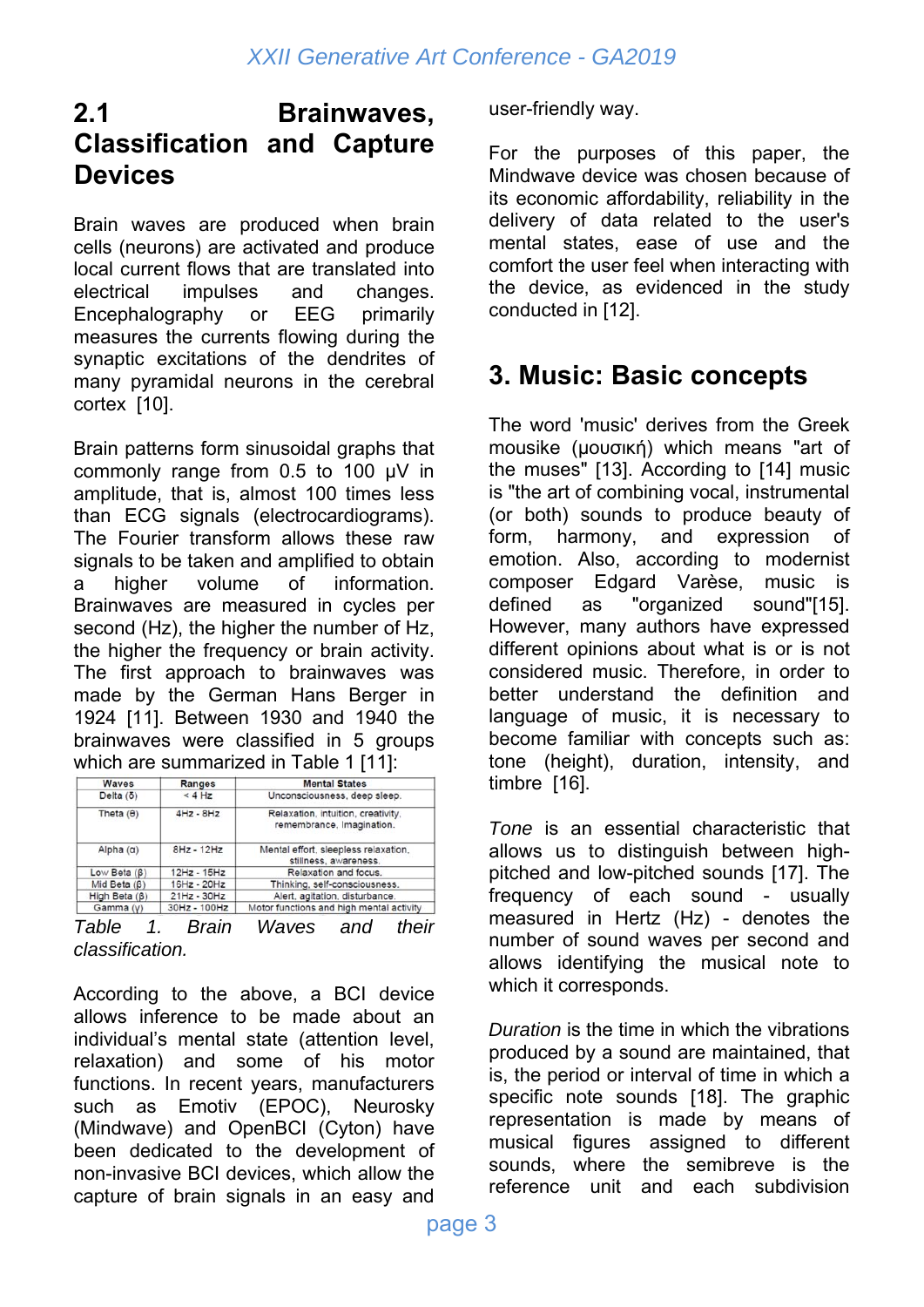(musical figure) lasts in time the half of the previous note.

*Intensity*, also known as 'volume', is the property that allows you to identify how loud or soft a sound is perceived. Volume levels are measured in decibels (dB). The range of human hearing lies between 0 and 120 dB approximately, for this reason, sounds above the upper limit - such as that produced by aircraft take-off - can cause irreversible damage to hearing. While frequency is set by the length of the sound waves, intensity is determined by its height, which can also be called the wavelength [19].

Finally, the 'timbre' is an intrinsic property that allows the human ear to differentiate between sounds emitted by various sources, even when they do not belong to the same category. For example: the sound emitted by a guitar and an electric bass or the same musical note played by different instruments. Each of the above definitions constitute the structure and foundation of what we know as 'music'.

# **4. Proposed system: Early stages**

Tests were carried out with different colors and geometric figures, so that substantial improvements could be evidenced at each stage. In this way, the final proposal exhibits an improvement in the robustness of the algorithm and the resulting images. Next, the experimental process is described: To generate generative art, *Processing* was used as a programming environment. In the same way, an exploration of the geometric forms that have more relevance and that are more easily identifiable in nature and in daily life was made. This, in order to the aim for the naturalness of the generated piece.

Some of the geometric figures chosen

were hexagons, triangles and circles, however, the experimentation was carried out with circles because the low computational complexity required to create them allows the inclusion of different characteristics in the final piece. The first approach came from the hand of a mathematical function whose curves are shaped like the flower's petal. This function is called "*Rhodonea Curve*" or "Rose curve" and was named by the Italian mathematician Guido Grandi between 1723 and 1728. It allows drawing roses from polar coordinates. Figure 1 describes the function, expressed in polar coordinates and its representation in parametric equations:

$$
r = \cos(k\theta)
$$

$$
x = \cos(k\theta)\cos(\theta)
$$

$$
y = \cos(k\theta)\sin(\theta)
$$

#### *Fig 2. Polar coordinates and parametric equations.*

If  $k = n/d$ , then the figure will change due to the values of these variables, in other words, the visual representation of the figure will have a greater or lesser number of petals.

Figure 2 shows the curves defined for different values of n and d.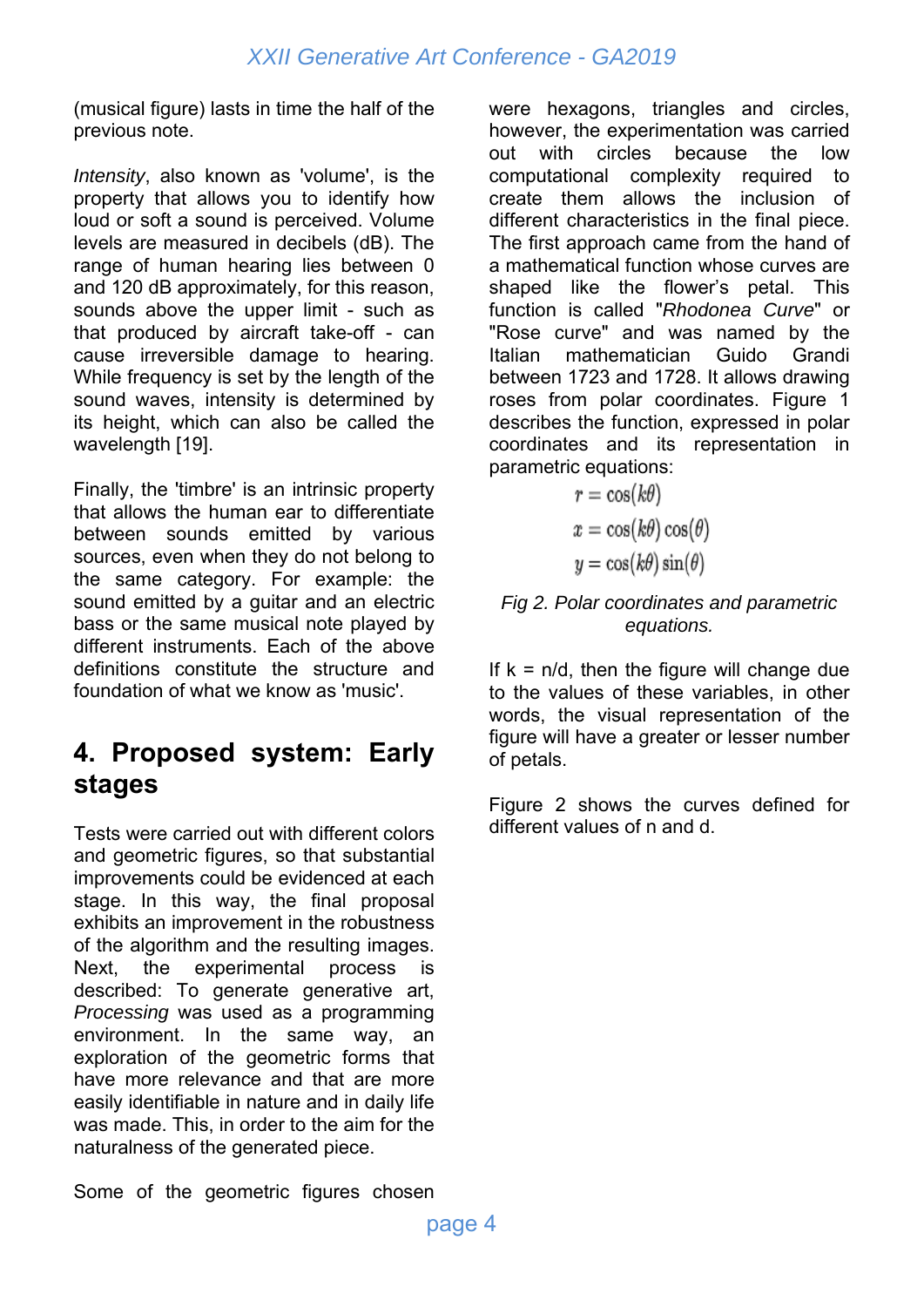

*Fig 3. Rose Curves with different values of n y d.*

The second approach continued under the premise of using circles for the construction of the final piece. In this regard, color and spatial location were adopted as characteristics of generative art, so a variable associated with color and a pair of coordinates for the location of the figure were introduced as random elements.

Circles are formed by lines starting from a specific position. The algorithm performs a cycle from zero to 360 degrees for the creation of a circle. Within it, a straight line is constructed whose values of X1 and Y2 are calculated by random numbers between 50 - 150 and 150 - 360 respectively. The values of X2 and Y1 are both zero. In this way, the centre of the circle varies and its internal points are defined, as can be seen in figure 4:



*Fig 4. Multicolor circles generated randomly.* 

## **5. System's description**

Figure 5 shows the architecture of the application, which depicts how music and generative art come together in this proposal.



The results obtained, contributions, and possible applications of this work in the context of music generated from brain activity are described by the author in [20].

Regarding generative art, the third approach — and the one that represents the current version of the system gathers the ideas introduced in the previous stages, however, instead of randomizing the whole algorithm, it takes as input the values of the brainwaves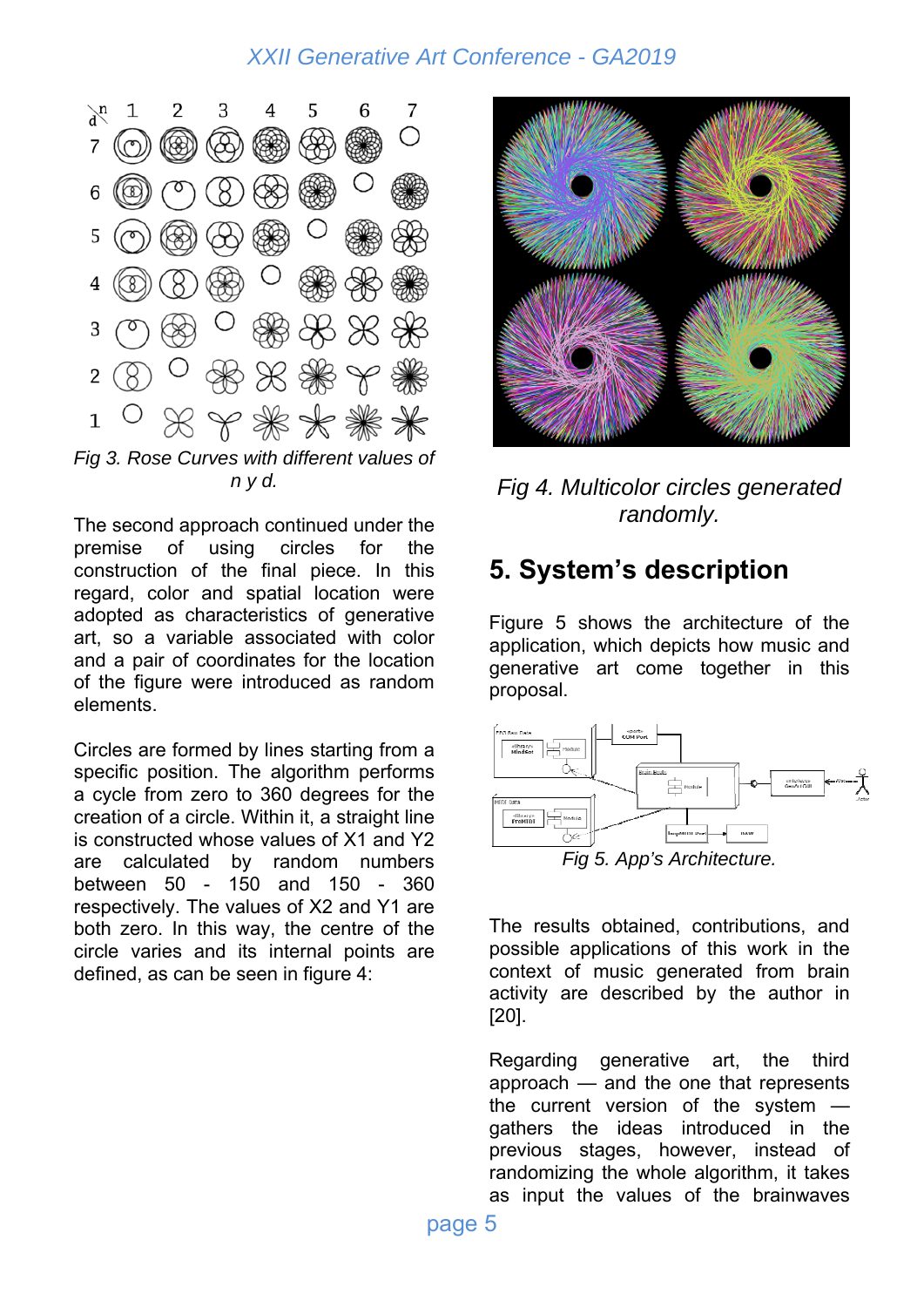provided by the user who interact with the device, in order to produce art through brain activity.

Figure 6 shows some examples of the spectator's experiences and the works of art created by their own brain data.



*Fig 6. User interaction* 

The application's functioning will be explained shortly. It begins with the definition of a variable that will measure time in milliseconds, this variable will be used to provide continuity and movement to the final piece generated. A seed is also defined for the random values of the algorithm.

For this approach, the values of the five brain waves are used: *delta, theta, alpha, beta and gamma*.

Initially, the raw data sent by the device are not used, but for each of the wave values, a data pre-processing is carried beforehand, so that these can be used by the algorithm.

Regarding *Alpha* waves we distinguish two types of values: The common ones, which are in a range of 8Hz - 12Hz and the so-called *High Alpha* which are between 10Hz - 12Hz.

Continuing with the idea of using circles, two models are proposed: The first is a training set consisting of *Delta*, *Theta* and *Alpha* waves that will control the number of circles in the piece. We will call this set *C1.* The second set (*C2*), consisting of *High Alpha, Beta* and *Gamma* waves will be used to control the radius of each circle in the scene.

An additional variable that takes the value of the screen width and divides it by the value of the brainwaves in *C2* is used. This, in order to graphing the circles generated within the display area. It then iterates from zero to the value of the brainwaves in *C1*.

Three new variables are introduced: The first two are the coordinates X and Y, whose values will be the multiplication of the previous variable times a random value between zero and the value of the brainwaves at *C1* plus one.

The third variable is responsible for the displacement of each circle in the figure, so it will take the time variable introduced at the beginning and multiply it by a decimal number between 0.1 and 1, times the number 60 times a random number between zero and two.

The mentioned values were set after testing and observing that they made possible the perception of movement.

Each circle moves in one of the two axes, following a straight line whose sinusoidal displacement and wavelength vary randomly.

The color of each circle and its interpolation with the following color are chosen in the same way, for that purpose, the device's attention and relaxation values are used to choose, randomly, the opacity of each circle present in the piece, which varies in a range that has the user's attention level has as its lower bound and its relaxation level as its upper.

**6. User tests and**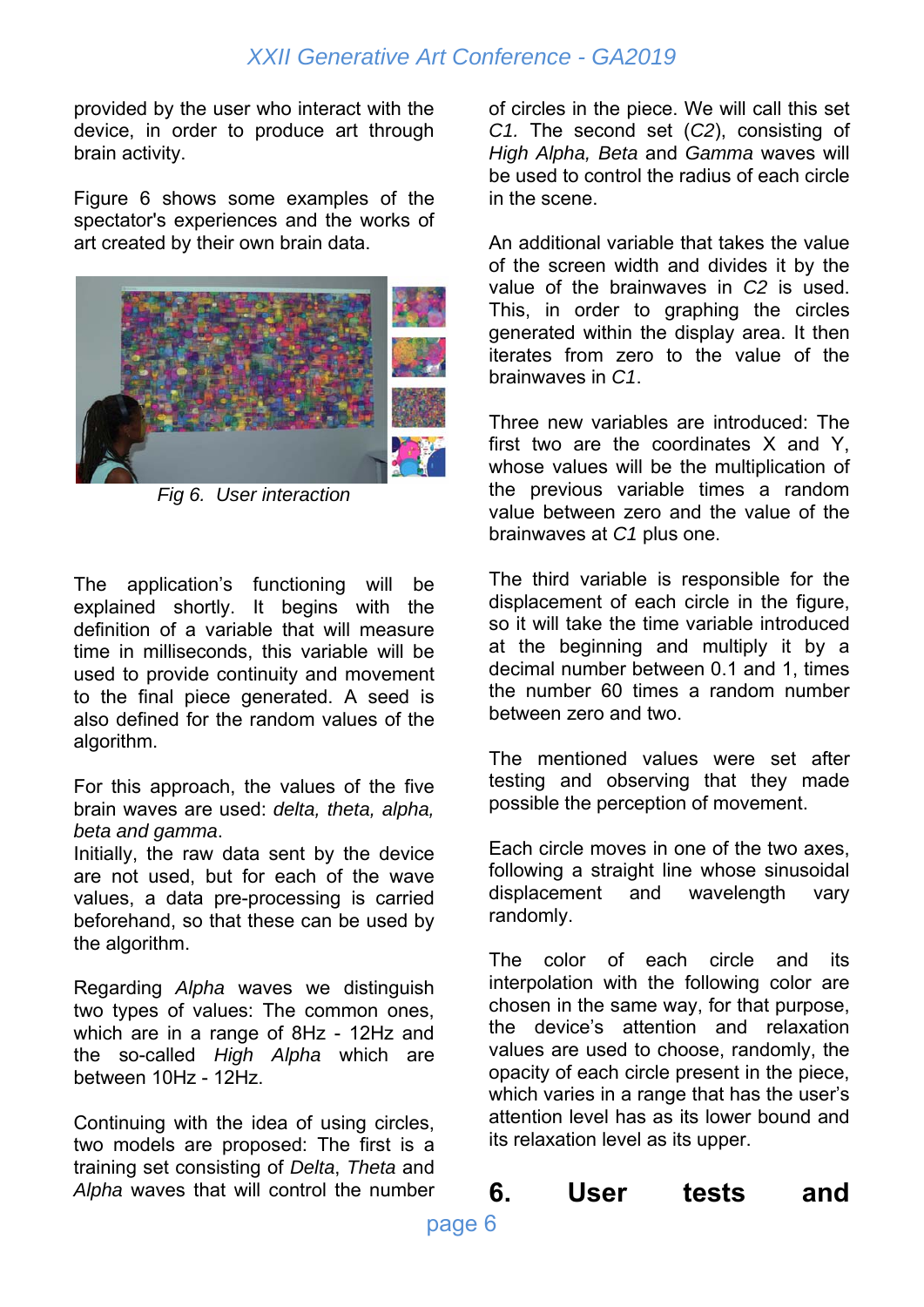# **Brainwaves exploration**

In order to ensure variability and expressiveness in the final piece, it was necessary to determine which pair of waves from sets *C1* and *C2* would be selected. These are shown in Table 2.

| <b>C1(Number of circles)</b> | $\mid$ C <sub>2</sub> (Radius) |
|------------------------------|--------------------------------|
| Alpha                        | High Alpha                     |
| Theta                        | <b>Beta</b>                    |
| Delta                        | Gamma                          |

*Table 2. Training sets.* 

Thus, tests were carried out with 6 users, which generated pieces showed divergent behaviors. Each user presented different mental states and a different production of brain waves.

As will be shown in the figures, the brain waves of each user allow the creation of pieces of art with different morphological characteristics due to the quantity of variables that the algorithm gathers and that are expressed in an involuntary way. Similarly, the figures shown exhibit the uniqueness of each of the pieces. The geometric figures that are formed contain a series of basic design concepts such as: translation, superposition, gradation of shape, size, color and scale.

The variation of the opacity of the geometric figure along with the gradation of scale generates a controlled chaos effect, as well as the visual weight and the cognitive load of the piece that is being built it is modified as the interaction process with the BCI device lasts longer.

The different pieces generated are explained in detail below, taking into account the brain waves and the users who participated in the test:

## **User 1: Alpha - High Alpha.**



As seen in the results, for these brainwaves, a grid of superimposed circular shapes with size gradation is created. The randomness of the position of the figures ends up being recurrent in the sense that a certain order is appreciated in the X and Y axes, as well as the distribution of the filling colors through all the composition.

### **User 2: Theta – Beta**



These brainwaves, unlike the others, do not saturate the composition of images, leaving blank spaces that allow the image to breath, the figures tend to group in certain positions, which causes a certain visual imbalance in the results.

## **User 3: Delta - Gamma**



*Fig 9. User 3 (Delta - Gamma).* 

With these brainwaves the figures are grouped massively throughout the composition, this generates a grid of superimposed circular shapes that vary with the opacity.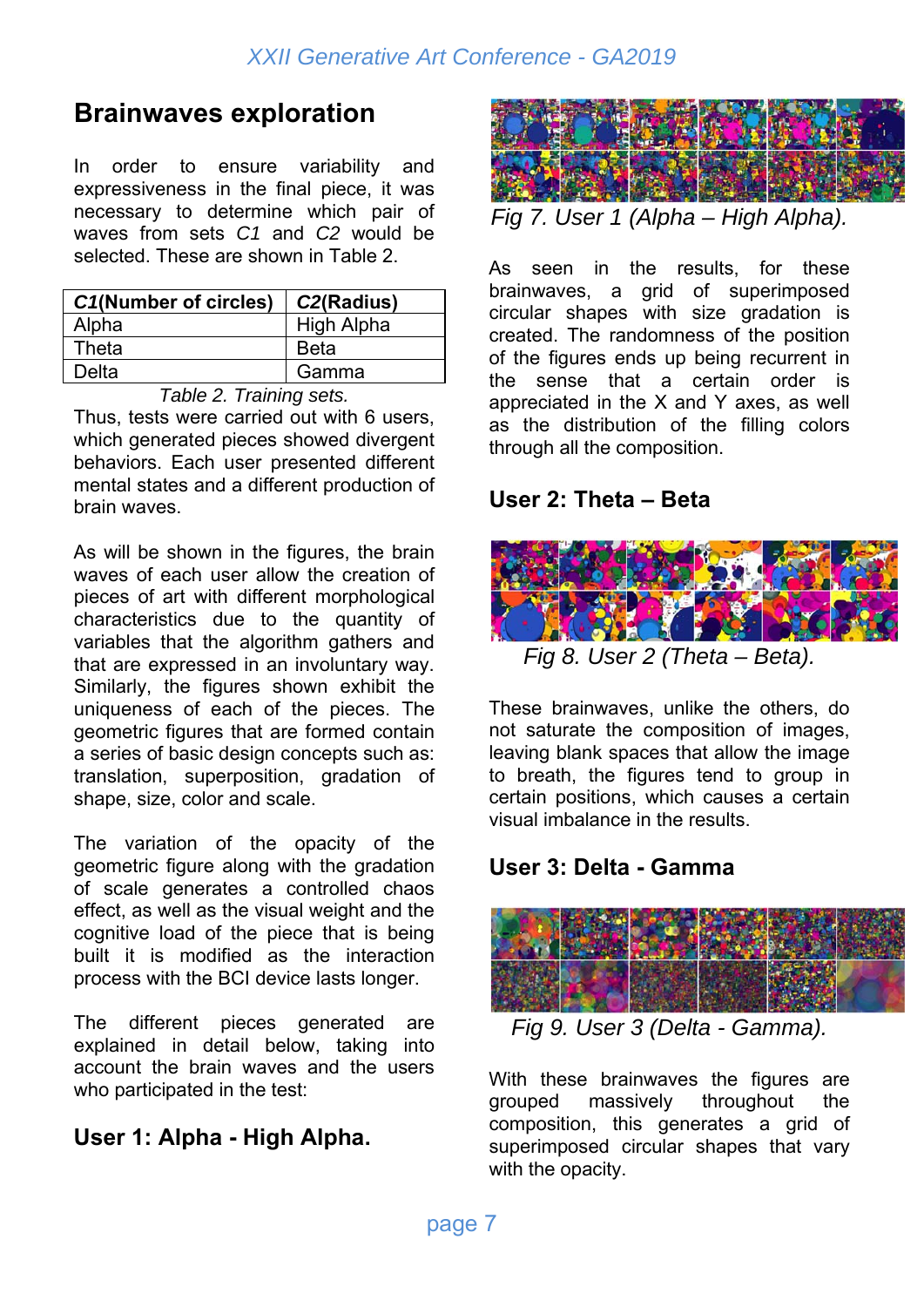Regarding the mental states of the users, it was found that each one experienced different sensations, prior to the interaction with the BCI device. Thus, user one was sleepy at the time of the interaction, while user two was attentive – expectant. On the other hand, user three was relaxed.

In this regard, not only the values of the brain waves of each individual provide variability to the generated piece, but also, their mental states are a great input in the construction of the final piece.

Based on the information provided by the previous figures, it was decided to select the Delta - Gamma waves, since they are the pair of brain waves that provided more expressivity and variability.

This decision is also supported by the fact that these brainwaves are the ones in a lower and higher frequency range respectively, as show in the study carried out by [21] and the figure 9. The above is reflected in the fact that having fewer circles that quickly change its size brings more contrast, variability and expressiveness into the final piece.



The figures below show tests performed on three different users in order to obtain the values of their Delta - Gamma waves to produce generative art.

### **User 4: Delta – Gamma**



*Fig 11. User 4 (Delta - Gamma).* 

With these brainwaves it's easy to observe gradation of color, translation of forms and interlacing of figures. It is important to see how the figure also presents a change in opacity which generates a diffuse image.

#### **User 5: Delta – Gamma**



#### *Fig 12. User 5 (Delta - Gamma).*

The reticular organization using these brainwaves is clearer, since the size of the figures is smaller which contributes to a more logical order in the arrangement of its elements. There are certain moments when opacity, in conjunction with scale, blurs the composition, however, it tends to be homogeneous.

#### **User 6: Delta - Gamma**



*Fig 13. User 6 (Delta - Gamma).* 

The tendency of this type of brainwaves is to form lattices of circular superimposed forms, however, there are certain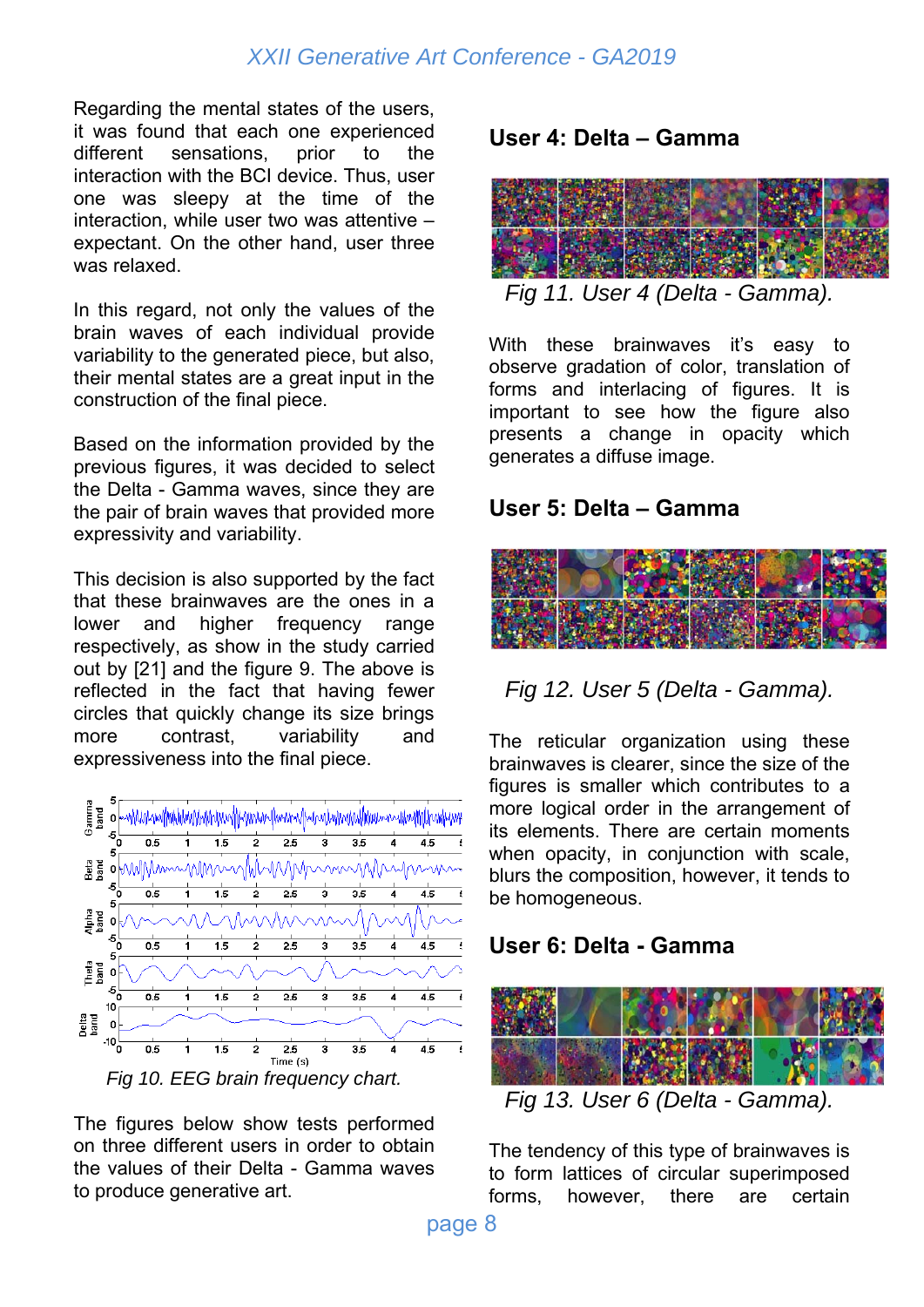moments where there is variation of opacity and scale that produce visual asymmetry regarding the sizes of some figures with respect to others.

The tests performed and figures *7 – 9* and *11 - 13* shown above were run and captured in the same time frame for each user (one minute). This allowed us to obtain greater accuracy in the data and images presented.

In regard to the tests carried out with users whose brain waves used were different, it was found that the variability of these and the profile of the users allowed obtaining diverse results, as shown in *figures 7 - 9.* 

Similarly, each of the pieces generated by the users presented different images, color patterns and compositions, even if the tests were performed with the same brainwaves (Delta - Gamma), as evidenced in figures *11 - 13*. This generates a composition with depth, whose randomness provides unique pieces considering that although the same waves and capture times are measured, the results of the images will be diverse.

The amalgam of each of the previous elements and their interrelation provide the necessary inputs that allow the creation of a piece of generative art that is not only based on the brain activity of a person, but also fluctuates with it, so that, at first, none of the images generated by users are the same, since their mental states and / or brain activity vary constantly.

# **7. Conclusions**

 During the experimentation it was found that, at in the beginning, some shyness was observed in the user spectator due to the use of the BCI

device. Nevertheless, once the creative process begins, there is evidence of an immersion and capture of the interest of the person, not only because of the visual feedback, but also because of the auditory one.

The system generated and the incorporation of BCI technologies allow to bring the user closer to art. In this regard, the result of this research does not propose to turn users into artists, but to obtain an artistic result that the user can create involuntarily. Thus, the BCI device is configured as a facilitator and mediator of this creative process.

The values obtained as a result of capturing the user's brainwaves offer enough randomness to make the algorithm produce a piece of art that is different for each viewer because it is linked to the user's brain activity.

The BCI captures information that allows to reassure the autonomy of the algorithm in the generation of the piece of art because the data with which this the piece is created are taken from the brain activity of the user, which is intangible for him. This means that the user is not aware of generating a certain effect in order to manipulate the artwork. He could not, for example, take explicit control over the way in which the parameters in the algorithm are reflected in the piece, but rather the piece reacts to its mental states and to the outcome of its brain activity. This is why, in the interaction, the user does not have total control over the final result of the work or what it produces, but somehow the user's brain activity is reflected in an artistic piece. In this sense, during multiple tests, one of the users stated that, when concentrating, he could vary the size of the circles or the composition of the figure, however, this corresponds merely to a subjective perception of the person.